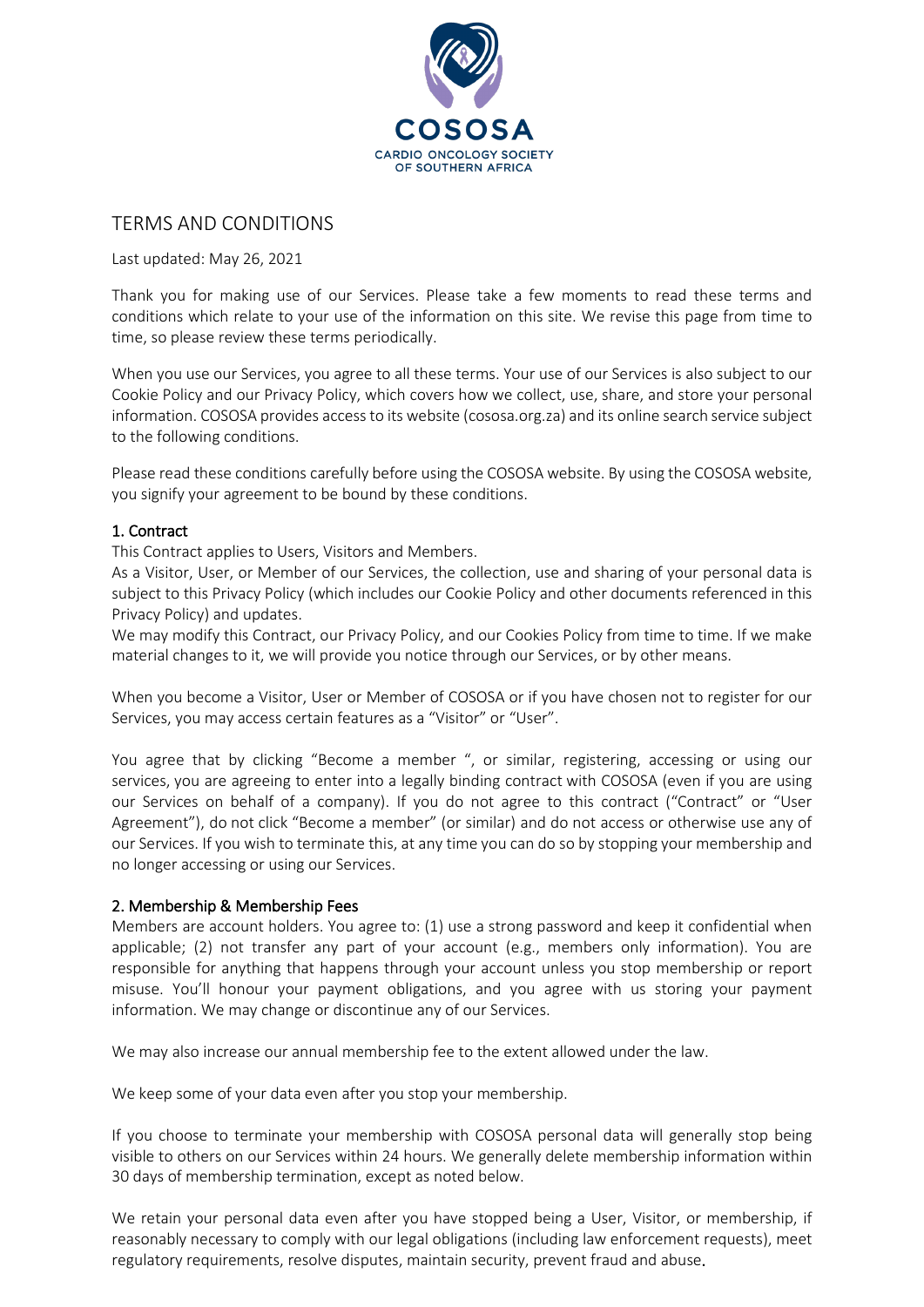

Information you have shared with others (e.g., through e-Mail, updates, or group posts) will remain visible after you terminated your membership or deleted the information from your own profile or mailbox, and we do not control data that other Members have copied out of our Services. Groups content and ratings or review content associated with membership termination will show an unknown user as the source. Your profile may continue to be displayed in the services of others (e.g., search engine results) until they refresh their cache.

# 3. Notices and Messages

You're in agreement with us providing notices and messages to you through our Services e.g., websites, e-news, emails, social media, WhatsApp, and contact information. If your contact information is out of date, you may miss out on important notices.

If you would like to opt out of receiving future mailings from COSOSA you can Click on the [UNSUBSCRIBE](https://form.jotform.com/210412183170542) link.

# 4. Copyright

The contents of the Services e.g. website, including its design, and any information, text, data, graphics, charts, diagrams, or photographs, contained within the articles displayed or in any other material ("Material") unless otherwise acknowledged, are the property of the Cardio Oncology Society of Southern Africa ("COSOSA"), and protected by copyright, database, and other intellectual property rights. All trade names, trademarks (if any), logos, devices and other graphics contained on the services e.g., website belongs to COSOSA (or its advertisers, or other third parties as appropriate).

Your use of the Material appearing on this Services e.g., website is limited to your own personal, noncommercial, educational use and reference. In using this Services e.g., website, you agree not to adapt, translate, modify, decompile, disassemble, or reverse engineer the Material, or any software or programs used in connection with the Material.

# 5. General Use of Services

The Material is intended to provide helpful, constructive, general information and guidance only in relation to the field of cardio oncology medicine and should not be relied upon for any other purpose. COSOSA is not in any way responsible for your use, misuse or otherwise of the Material.

#### 6. Privacy and your personal information

COSOSA data protection practices are stated in our [privacy policy.](https://www.medpages.info/sf/index.php?page=privacy-policy) This policy explains how COSOSA treats your personal information, and protects your privacy, when you use this website. You agree to the use of your data in accordance with COSOSA [privacy policies.](https://cososa.org.za/privacy-policy-2/)

#### 7. Liability

Services e.g., website and Material are provided on an 'as is' basis; all express, implied, and statutory warranties, terms and conditions are excluded, to the fullest extent permitted by law. Please note the following: -

(a) Although COSOSA uses all reasonable endeavours to edit and review Material prior to publication, COSOSA makes no warranties in relation to the accuracy or reliability of any Material published on this website. The Material may contain inaccuracies or typographical errors.

(b) COSOSA does not host all pages appearing on Services e.g., website and for this reason and due to the nature of the World Wide Web generally, is not able to warrant that this Service will be available 24 hours a day, nor that it will be free of virus or other harmful code or properties. COSOSA requires its web host to adhere to all data protection laws and principles but makes no warranty as to the security or safety of personal information which you might provide via these pages or Services.

(c) Where there are links to other services e.g., websites, or advertising appears on these services e.g., website, COSOSA does not endorse products or services promoted by such third parties; information relating to third parties, their goods and services is provided to you as a visitor to this service for your